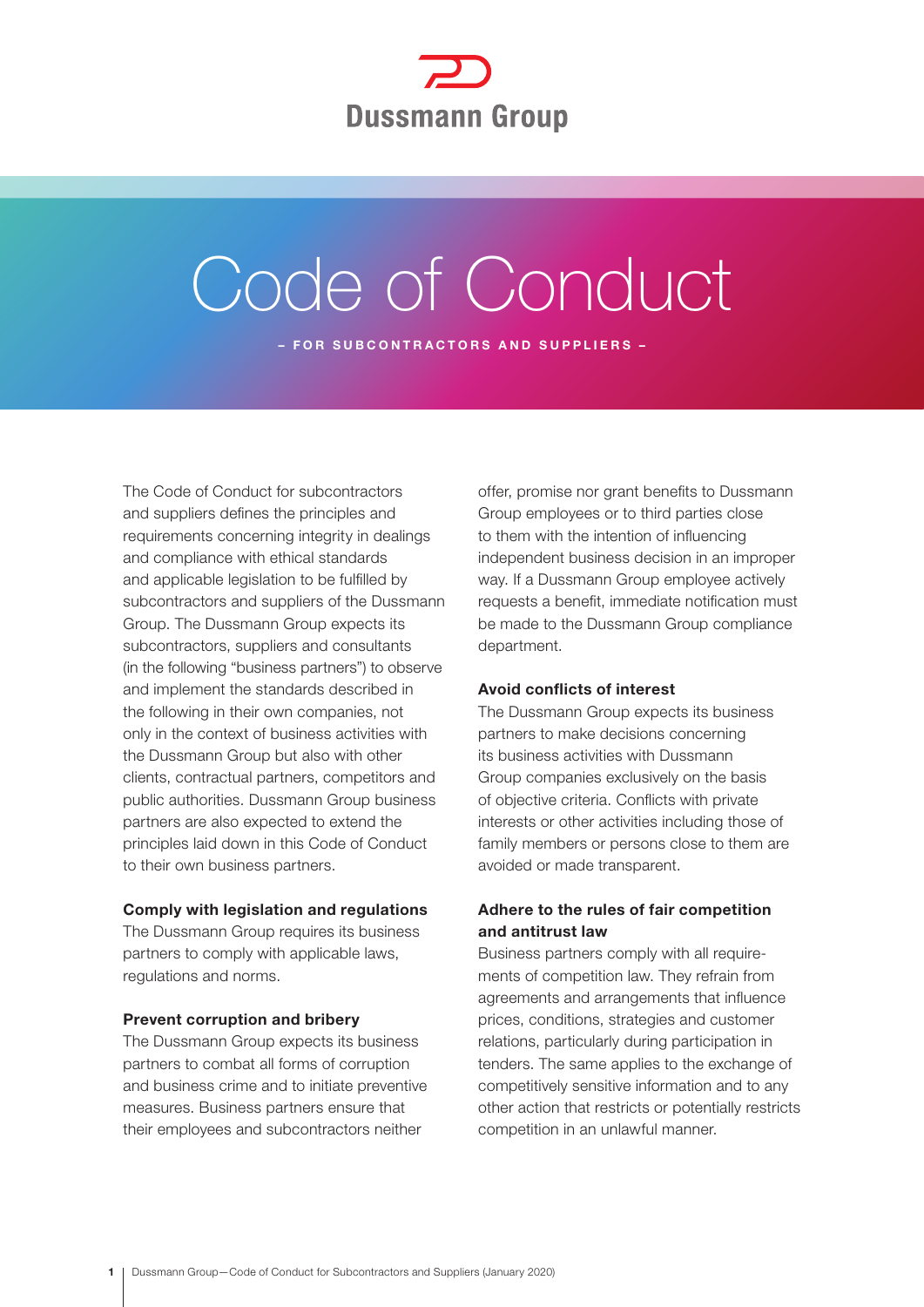## Protect the environment

The Dussmann Group expects business partners to continuously reduce consumption of energy, of materials and of other resources and to reduce waste. The Dussmann Group requires the use of environmentally compatible products to reduce environmental impact.

# Establish health and safety in the workplace

Business partners ensure safe, healthy working conditions to prevent work-related injury and illness. They provide their employees with the necessary work materials and equipment. Business partners provide regular training and instruction for their employees and document it. They immediately report, document and evaluate risks when they are identified and work-related accidents when they happen.

#### Respect human rights

Business partners respect the dignity of each individual and ensure that human rights are respected throughout their value chain.

#### Oppose discrimination

Business partners exclude all forms of discrimination on the basis of gender, age, skin color, origin, nationality, religion, sexual orientation, disability, political opinion or trade union activity.

#### Promote equal opportunity and fairness

Business partners ensure fairness, trust and respect in their dealings. Business partners pay appropriate remuneration and observe legally binding minimum wage levels.

## Prevent child labor

The Dussmann Group expects its business partners to prohibit and refrain from all forms of child labor in its operations. The minimum age of employment may not be lower than the age at which compulsory education ends and in no case less than 15 years. No-one is forced to work against their will by the threat

of direct or indirect violence or intimidation. Employment is voluntary.

## Prevent of all forms of harassment and abuse

Business partners do not tolerate harassment or abuse, specifically unwelcome attention and physical or verbal assault.

# Uphold the right to freedom of assembly, freedom of association and collective bargaining

Business partners uphold the right to freedom of assembly, freedom of association and collective bargaining. Applicable regulations on fair working conditions are observed.

#### Protect data and company property

When processing personal data, our business partners take great care and maintain strict confidentiality in accordance with data protection regulations. Business partners restrict collection and processing of data to that which is necessary or contractually agreed in the context of the provision of services for the Dussmann Group and exclusively during the period in which the service is provided or as contractually agreed. Security of data processing is ensured through appropriate technical and organizational measures. The staff employed is trained to observe confidentiality and to comply with data protection regulations. Dussmann Group property and that of its clients is used with care and exclusively for the intended purpose. Facilities, work equipment and rights of use or licenses may be used for business purposes only and within the scope of the service contract.

## Observe and implement the Code of Conduct

Business partners are responsible for making their employees aware of the content of the Code of Conduct for subcontractors and suppliers and ensuring that they understand and observe it. The Dussmann Group also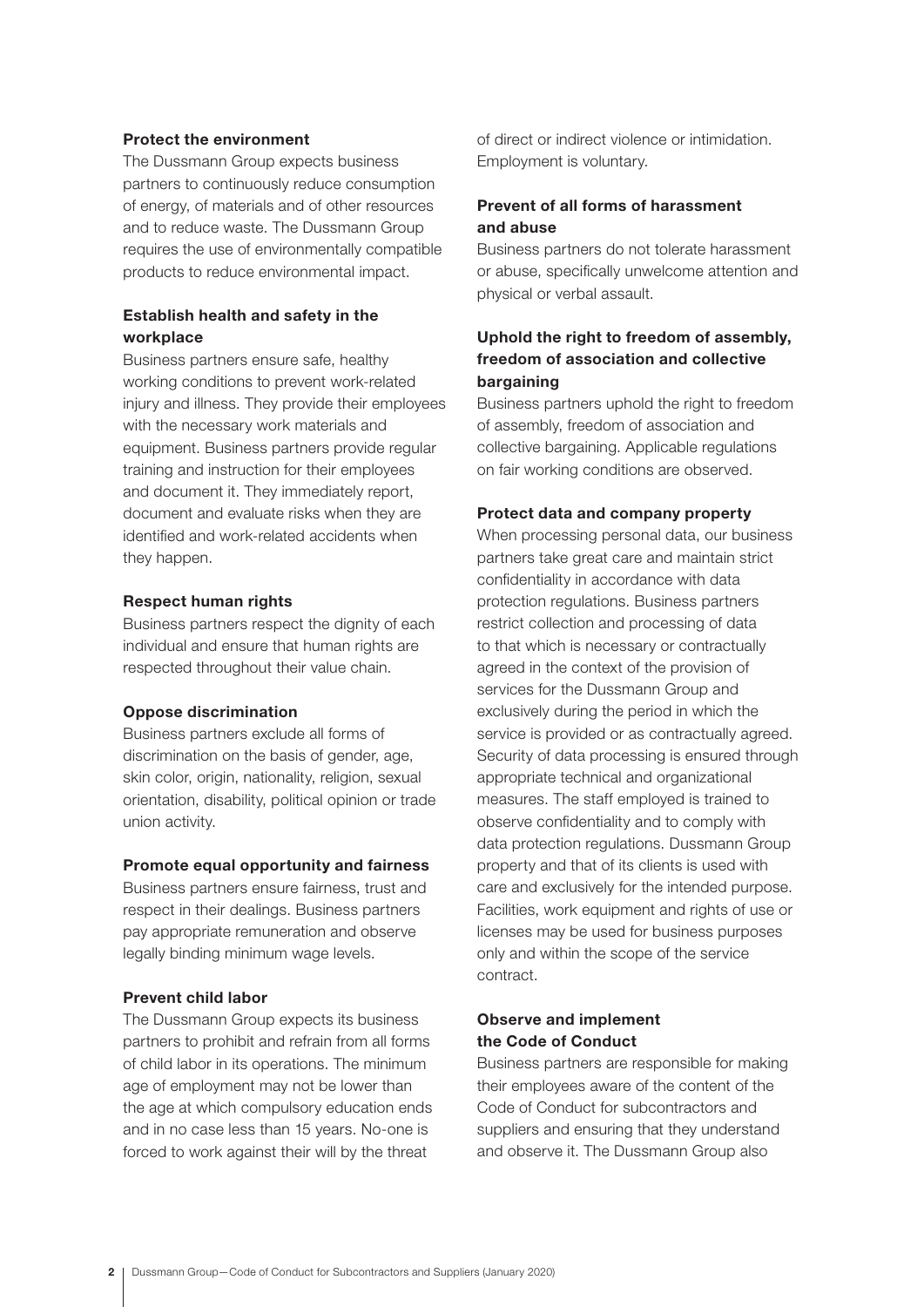requires its business partners to enforce the provisions of this Code of Conduct among their subcontractors and suppliers. The Dussmann Group reserves the right to audit observance of the Code of Conduct itself or to contract an independent third party to do so. The business partner concerned is consulted before the audit takes place.

# Notify breaches and concerns (notification system/ombudsmann)

When a breach of the Code of Conduct in the course of the business partner's work for the Dussmann Group is discovered or suspected, the Dussmann Group is informed immediately. Business partners use the Dussmann Group notification system (ombudsmann): www.dussmanngroup.com/en/ corporate-responsibility/compliance Business partners do not tolerate discrimination against those who report violations of the Code of Conduct.

## Non-compliance has consequences

Should a business partner fail to comply with its obligations under the Code of Conduct, the Dussmann Group is entitled to exercise its rights in accordance with contractual regulations. Consequences may include the termination of the contractual relationship.

# Questions concerning the Code of Conduct may be addressed to:

Dussmann Group compliance department Friedrichstraße 90, 10117 Berlin compliance@dussmann.de